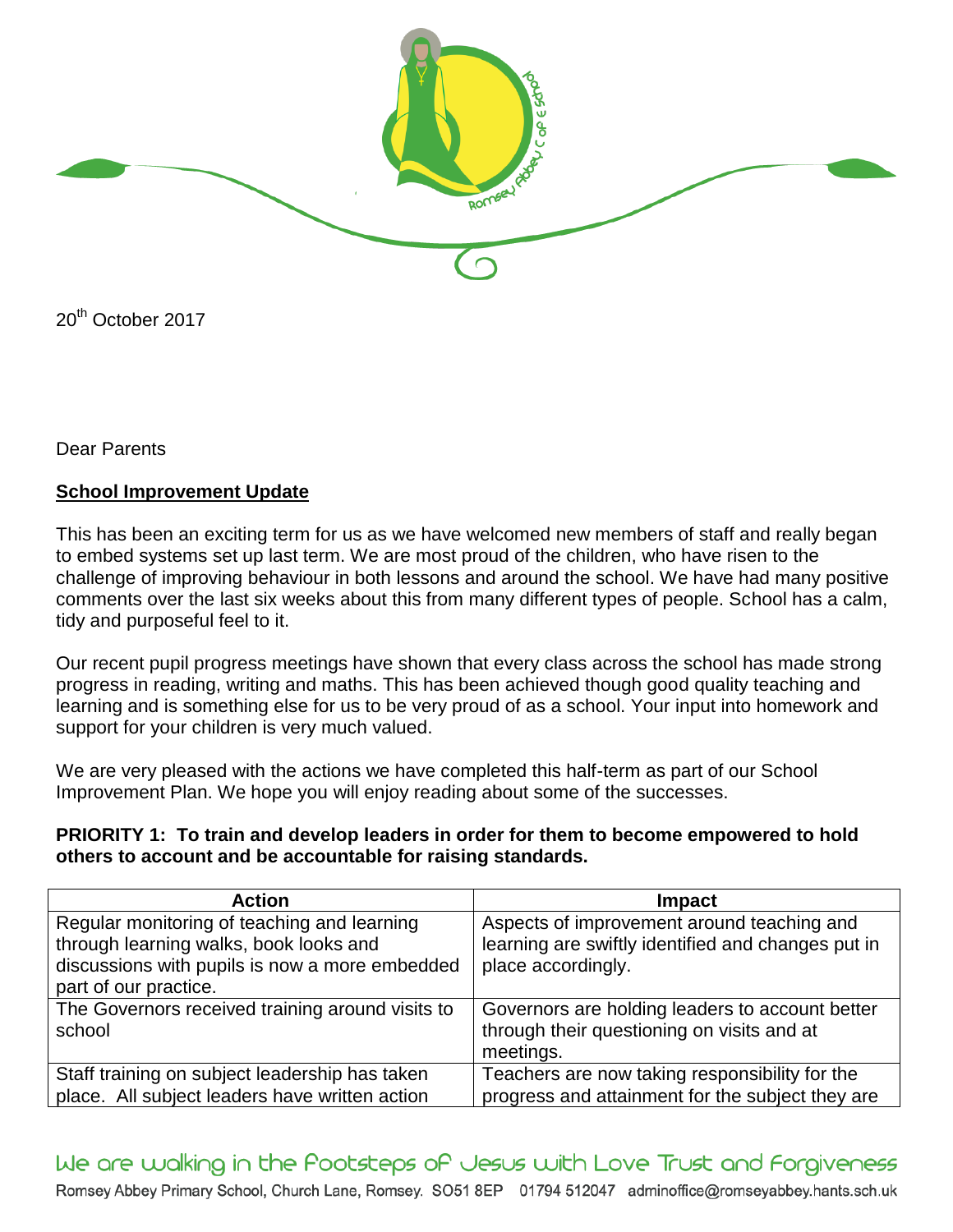| plans to support them in their role.           | responsible for. There is a greater amount of<br>work in children's books. Staff are more<br>supported by each other in their teaching of the<br>wider curriculum. |
|------------------------------------------------|--------------------------------------------------------------------------------------------------------------------------------------------------------------------|
| Governors pay committee agreed pay             | The performance management process has now                                                                                                                         |
| recommendations following teachers             | completed a full annual cycle and can be seen to                                                                                                                   |
| performance management meetings.               | be working well.                                                                                                                                                   |
| Governors have been visiting the school to     | Governors are holding staff to account for raising                                                                                                                 |
| collect evidence of impact in all areas of the | standards.                                                                                                                                                         |
| School Improvement Plan.                       |                                                                                                                                                                    |

# **PRIORITY 2: Improve teaching so that it consistently promotes strong progress for all pupil groups across years and subjects.**

| <b>Action</b>                                                                                                                                                                                                                                                                                                                                                                                                                                                                                | Impact                                                                                                                                                                                  |
|----------------------------------------------------------------------------------------------------------------------------------------------------------------------------------------------------------------------------------------------------------------------------------------------------------------------------------------------------------------------------------------------------------------------------------------------------------------------------------------------|-----------------------------------------------------------------------------------------------------------------------------------------------------------------------------------------|
| Mr Harris has begun to work as a Teaching and<br>Learning Coach across the school.                                                                                                                                                                                                                                                                                                                                                                                                           | The first focus on reading has led to changes in<br>practice and systems which are becoming<br>embedded across the school. The next focus will<br>be on maths.                          |
| Teachers met with myself and Mrs Symonds to<br>discuss their class. The impact of previous<br>interventions was monitored. Pupil tracking<br>identified those children who need support.<br>Additional intervention has been put in place for<br>these children and parents have been informed.<br>It also identified children who are doing well but<br>may be able to achieve even more and additional<br>interventions put in place for these children and<br>parents have been informed. | Teachers have an accurate understanding of the<br>progress and attainment of the pupils in their<br>class and are able to plan work accordingly.                                        |
| Accelerated Reader has taken longer to become<br>established than we had hoped. We have<br>identified a lack of books at the lower levels but<br>have received a library grant from Foyles of<br>£2500 will is being used to plug this gap. A<br>reading raffle will start after half-term to<br>encourage children to engage with the new<br>programme.                                                                                                                                     | All children from Year 3-6 now have an<br>accelerated reading book from the library. Some<br>are beginning to take the quizzes and can<br>therefore see how their reading is improving. |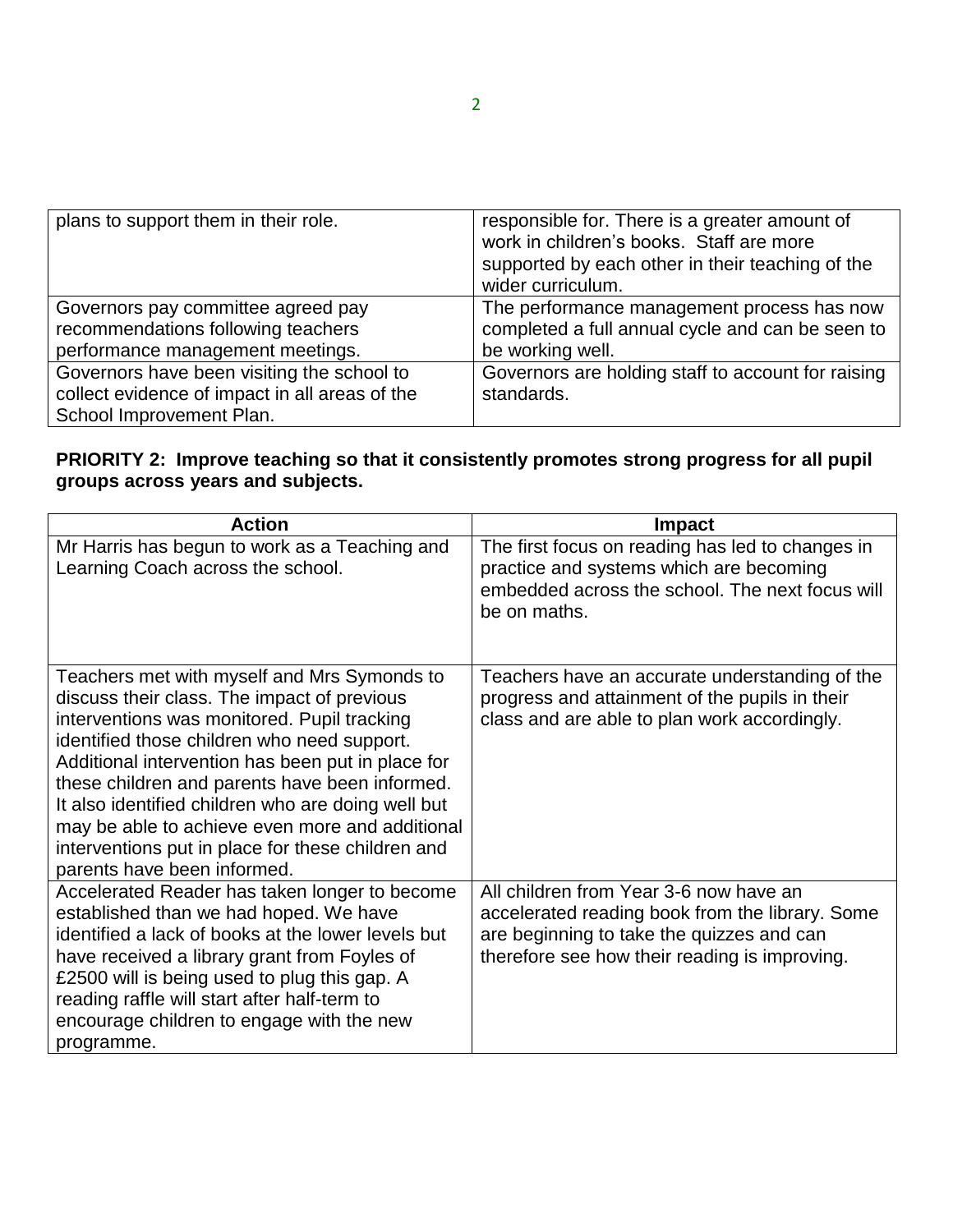| Teaching in English is now based on a rich text<br>which changes every three weeks. | Children are enjoying their learning in English,<br>they are engaging well in lesson and the clear<br>links between grammar, punctuation and spelling<br>in relation to their writing are being shown to<br>children. |
|-------------------------------------------------------------------------------------|-----------------------------------------------------------------------------------------------------------------------------------------------------------------------------------------------------------------------|

# **PRIORITY 3: Raise expectations of staff and pupils in order that there are high standards both in and out of the classroom which promote the School's Christian ethos and British Values.**

| The first Habit of Mind - Curiosity has been<br>launched with the children using Gabo the<br>monkey puppet. The second Habit of Mind -<br>Empathy is to be launched on Tuesday 31 <sup>st</sup><br>October and children will work in house teams<br>for the day. | Children are beginning to demonstrate curiosity<br>in their learning through exploring, discovering<br>and asking questions. |
|------------------------------------------------------------------------------------------------------------------------------------------------------------------------------------------------------------------------------------------------------------------|------------------------------------------------------------------------------------------------------------------------------|
| All DSL's (Designated Safeguarding Leads) have<br>met to review recent child protection cases.                                                                                                                                                                   | Learnings from previous child protection cases<br>have been put into place to further improve this<br>important area.        |
| Standards of expectations of presentation have<br>been communicated to children.                                                                                                                                                                                 | The presentation of work by children in books is<br>continuing to improve.                                                   |
| Our new Behaviour Policy has now been in use<br>since September. Parents, pupils and staff were<br>consulted on how they felt it was working. We<br>received seven replies to the parent<br>questionnaire.                                                       | Behaviour in classes and around the school has<br>continued to improve.                                                      |
| Our Jigsaw PHSE curriculum is embedded and<br>being taught weekly in all classes.                                                                                                                                                                                | There is a clear progression in learning for<br>children in all aspects of PHSE. This is now built<br>on year on year.       |

## **PRIORITY 4: Ensure progress is consistently good across year groups and subjects for all children with a specific focus on disadvantaged and the more able.**

| <b>Action</b>                               | <b>Impact</b>                                    |
|---------------------------------------------|--------------------------------------------------|
| All actions identified at our Pupil Premium | Children in receipt of pupil premium funding are |
| Review have now taken place.                | I tracked carefully to ensure the strategy is    |
|                                             | working to improve progress and attainment for   |
|                                             | them.                                            |